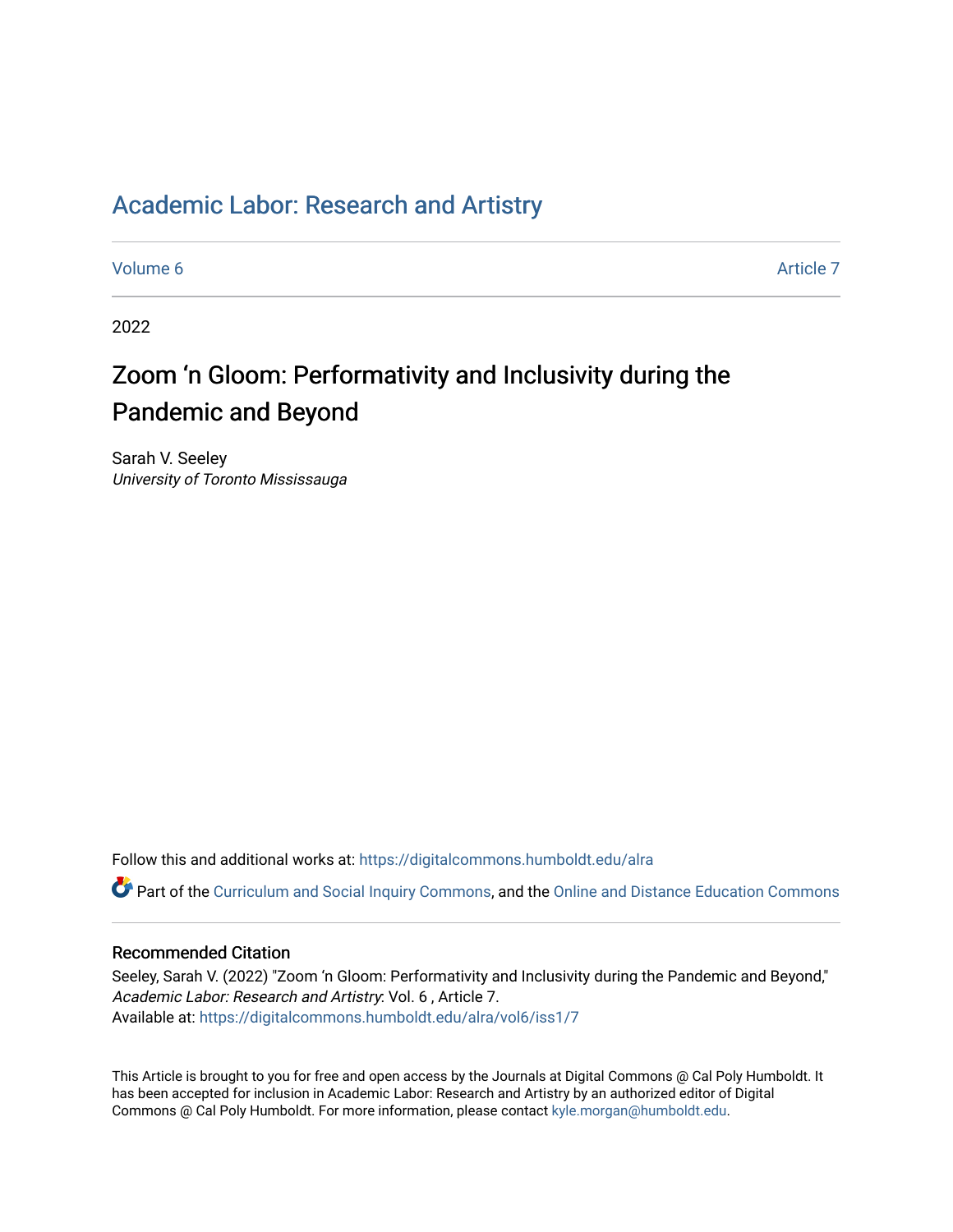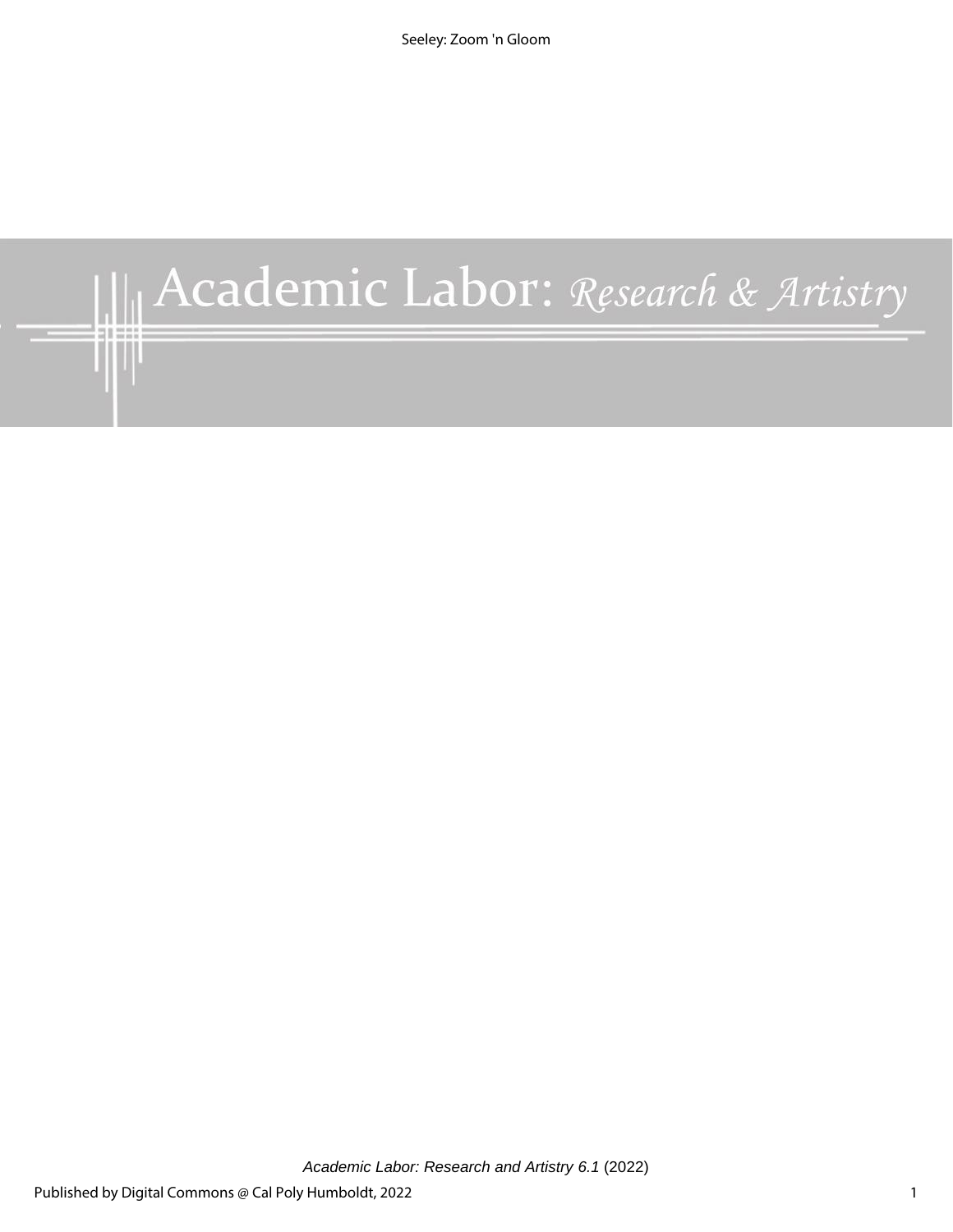# Zoom 'n Gloom: Performativity and Inclusivity during the Pandemic and Beyond

Sarah V. Seeley *University of Toronto Mississauga*

## **Abstract**

The pandemic has variously amplified, eliminated, and otherwise transformed the experiences and meanings of work across sectors and nation states. In the context of higher education, this transformation has taken many shapes, which have been molded by pre-existing, if not predictable, inequalities. If we set up all the well-documented pandemicinduced obstacles to work alongside the performative nature of academic work, there is a notable uneasiness. Insofar as the nature of work is changing— becoming more challenging, in general—there must be further implications for work that is "on display." Within this context, the article focuses on the experiences of teaching and learning in online, synchronous, seminar-style classrooms. It further considers how pandemic-induced shifts in the parameters of teaching and learning can offer opportunities for cultivating more accessible, inclusive pedagogies that acknowledge the cross-cutting types of work that encase student learning.

ince many North American universities are still offering remote course delivery in some formation, questions surrounding classroom engagement landscapes are more visible than ever. The importance of cultivating online academic cultures that account for a wide range of lived experiences could not be clearer. Inclusive, accessible pedagogies that aim to engage, empower, and otherwise "see" students across a full spectrum of identities, abilities, and circumstances are essential. **S**

Sarah V. Seeley is an Assistant Professor in the teaching stream at the University of Toronto Mississauga. She teaches first-year writing as a member of the Institute for the Study of University Pedagogy. Sarah holds a Ph.D. in anthropology, and her research interests include language ideology, writing pedagogy, and academic labor practices. Sarah loves to cook and craft, and she practices yoga daily.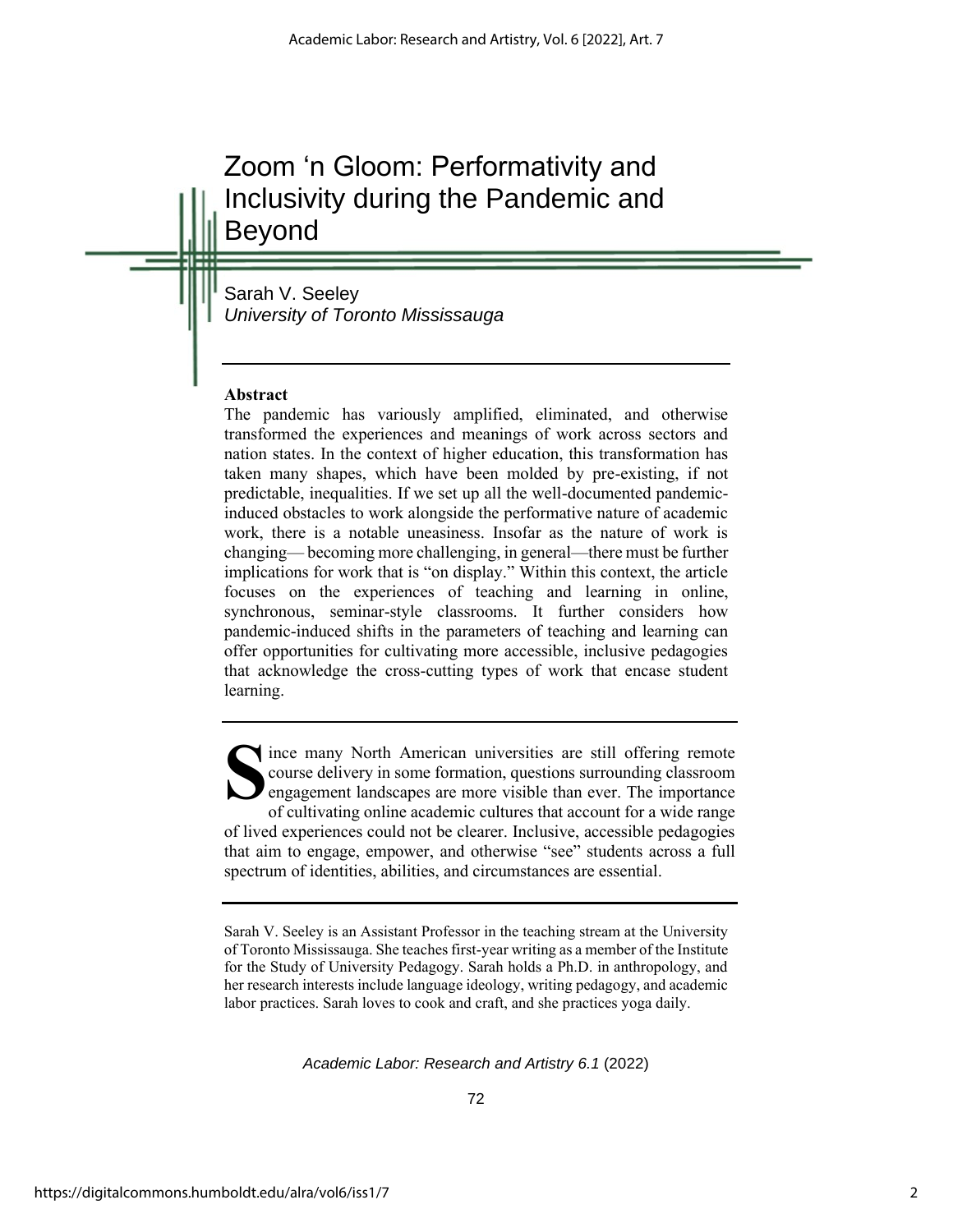#### Seeley: Zoom 'n Gloom

For example, Hays and Mallon have written about the inclusivity affordances offered by open educational resources (OER). More to the point, they discuss how the use of OER sets the stage for all students to "learn and grow with equitable access to information that represents diverse perspectives and voices" (Hays and Mallon 21). The Ontario Human Rights Commission has similarly focused on facilitating accessible educational experiences through its endorsement of Universal Design for Learning (UDL) (46-50), and we can see the many ways that UDL principles, like offering multiple means of engagement and representation, have shaped the great shift online. I also want to suggest that, when invoking the lived experiences that exemplify the urgencies and exigencies of accessible pedagogies, labor practices must be centered.

This is because the pandemic has further highlighted the need for pedagogies that account for the lived experiences of simultaneously enacting multiple types of work. I'm thinking here of the interwoven nature of care-based and domestic work, the work of concentration, the work that pays the rent, the work of keeping healthy, and so much more. The fact that all manner of work intervenes on processes of learning is not unique to the pandemic, but it has certainly vitalized a conversation around such connections. For example, 2021 saw a strong focus on the fact that many students juggle their studies with all manners of other work and family responsibilities. To that point, George Veletsianos, a Canada Research Chair in Innovative Learning and Technology, suggests that "the pandemic has made clear for many people that online and blended learning allows more students to continue working or caring for their family while studying" (qtd. in Munroe). This is surely true, and the need for such flexibility is not inherent to pandemic contexts.

As conversations about the parameters of pandemic life continue to unfold alongside new variants, the shift into a post-pandemic world is clearly prolonged, uneven, and perhaps overestimated. For example, two years into the pandemic, the Centers for Disease Control and Prevention report that just under 63% of the American population is fully vaccinated. The Public Health Agency of Canada reports slightly better numbers: Just over 77% of the Canadian population is fully vaccinated. Booster campaigns are prevalent in both nations, but this is to say nothing of vaccine infrastructures outside of the global North. Moving forward will require a continued recognition that we are not all as we once were. By this, I mean that the transference of pandemic-era mindfulness will be essential for traversing continued challenges to our collective work and well-being.

The pandemic has variously amplified, eliminated, and otherwise transformed the experiences and meanings of work across sectors and nation states. In the context of higher education, this transformation has taken many shapes, which have been molded by pre-existing, if not predictable, inequalities. If we set up all the well-documented pandemicinduced obstacles to work alongside the performative nature of academic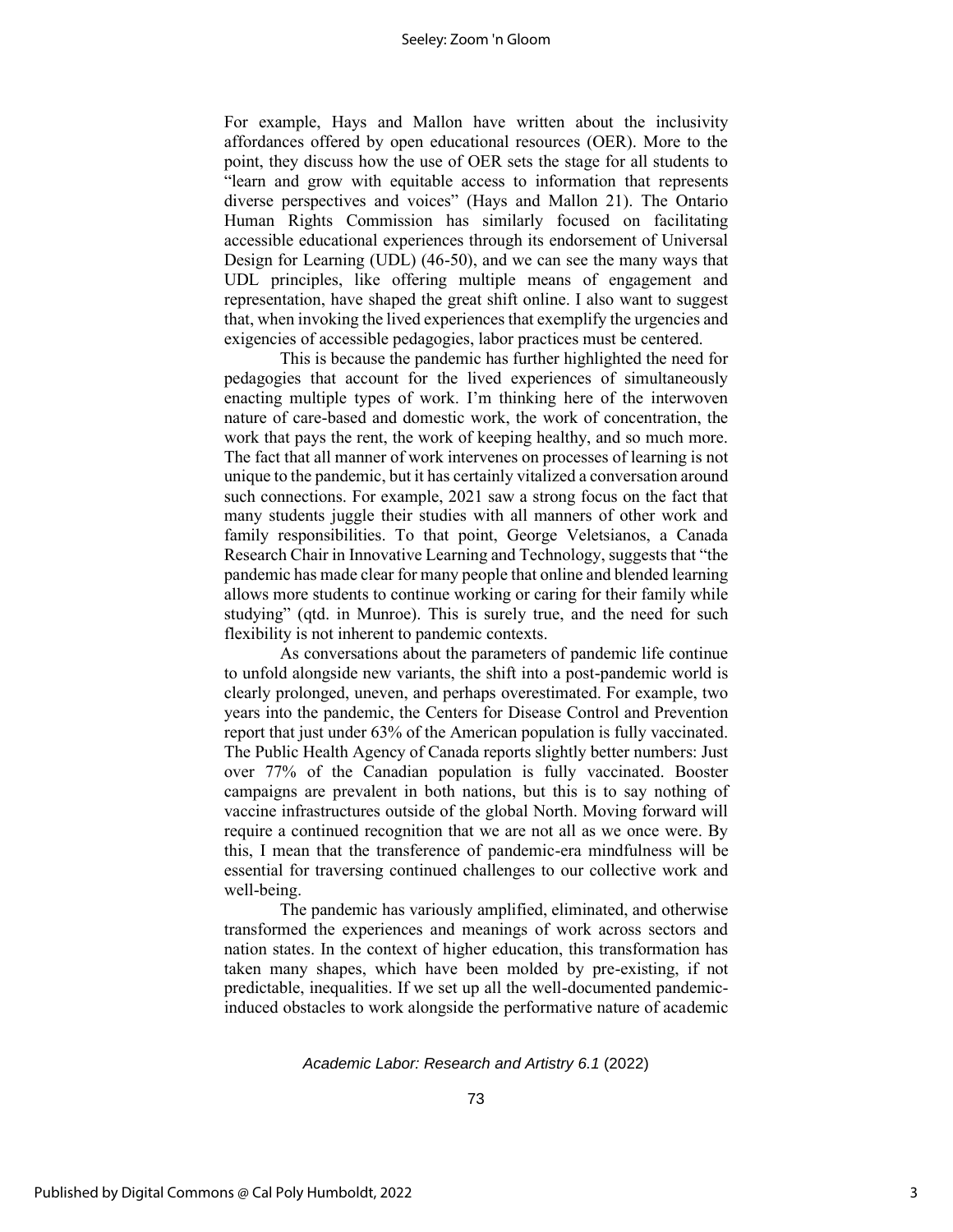work, there is a notable uneasiness. Insofar as the nature of work is changing— becoming more challenging, in general—there must be further implications for work "on display."

The role of performativity within higher education is well documented. The sociologist of education Stephen Ball has suggested that "performativity is a technology, a culture and a mode of regulation that employs judgements, comparisons and displays as means of incentive, control, attrition and change—based on rewards and sanctions (both material and symbolic)" (216). This phenomenon has been critiqued at length from the faculty perspective. For example, Hayes and Cheng recently critiqued the role of performativity in measuring teaching excellence. The phenomenon has been otherwise studied in terms of neoliberal managerialism (e.g., Kalfa and Taksa; Kenny) and, more recently, in terms of the presentation of the self (e.g., Macfarlane) and professional identity formation (e.g., Wilson et al.). While performativity is certainly not a universal feature of teaching and learning, it is implicated in many toxic academic labor practices. We can also see its reach in academic publishing cultures, the neoliberal casualization of labor, and the over-reliance on graduate student labor. Further, many contingent faculty roles paradoxically demand the material trappings of performative excellence—like stellar student evaluations—yet offer limited and limiting socioeconomic resources.

What's more, Bruce Macfarlane has drawn attention to the growth of *student* performativity. Linking the expectations that are foisted upon students and faculty, Macfarlane suggests that ubiquitous performative sensibilities are negatively impacting student learning. "Students," he argues,

> are now expected to demonstrate more visibly that they are 'learning' rather than simply being offered the opportunity to attend lectures and seminars. What it means to be a student, not just the product of their intellectual endeavors undertaken in private, is now observed and evaluated. (339)

In their 2009 examination of distance learning, DePew and Lettner-Rust similarly observed that "simulated classroom interfaces often reduce the students' identities to their performances" (180). Surely, pandemic-era shifts to online learning have only amplified these pre-existing circumstances. Since much learning will continue to occur online, many educators continue to carve out the space to more fully consider the degree to which face-to-face (F2F) and online pedagogies are transferrable and commensurable.

Since this work is playing out amid pressing conversations about social justice and antiracist pedagogies, I believe there is an opportunity for extending Jane Tompkins' (1990) critique of the performance model of higher education. While Tompkins only really focused on the effects of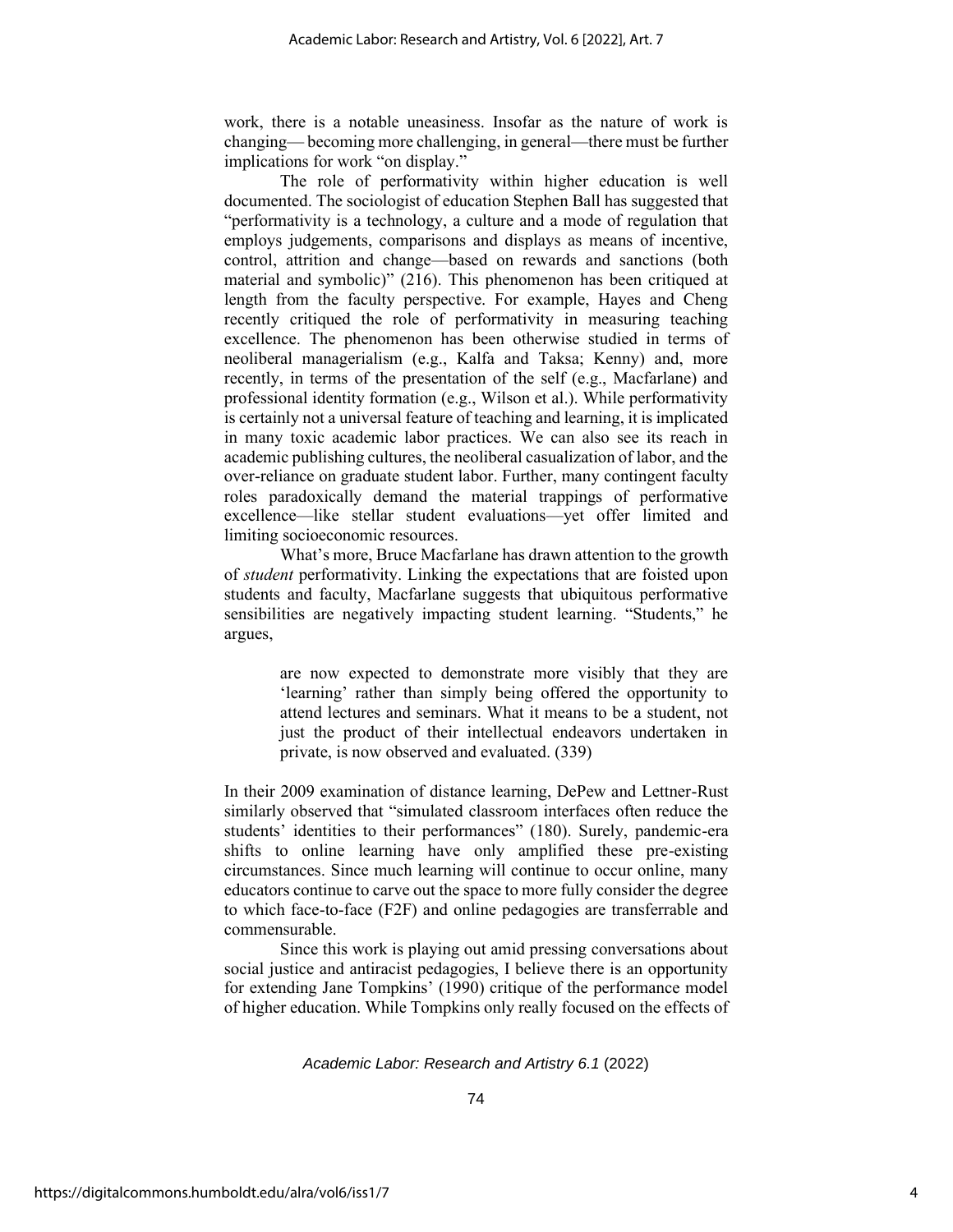#### Seeley: Zoom 'n Gloom

understanding teaching as performance, I will explore how this model problematically casts *learning* as a performance of intelligence, knowledgeability, and preparedness. This perspective privileges the student who, perhaps in the image of their teacher, successfully performs these qualities. Performance-centered assessments are reductive and exclusionary, yet, in my own experience, they may be stowed away within an otherwise mindful pedagogical framework. Because of this, I believe we are obliged to consider the degree to which performativity paves pathways to success within our classrooms.

To situate this reflection, I would like to focus on the experiences of teaching and learning in online, synchronous, seminar-style classrooms. Educators have, of course, had wildly different experiences with teaching under these circumstances. Viet Thanh Nguyen, for example, has written about his self-proclaimed "unpopular opinion" that teaching on Zoom is enjoyable. Regardless of personal stance, experiences with pandemic-era online teaching have been shaped by all manner of institutional structures, labor hierarchies, and social variables. I will be reflecting on how the great shift online created an exigency for reimagining classroom engagement landscapes, which prompts the question of how to manage expectations for student engagement in ways that do not contribute to what Asao Inoue has called "unevenness in classroom assessment economies" (79). In short, this article considers how pandemic-induced shifts in the parameters of teaching and learning—as experienced within online, synchronous contexts—can offer opportunities for cultivating more accessible, inclusive pedagogies that acknowledge the cross-cutting types of work that encase student learning. First, I map the socio-visual landscapes of online synchronous teaching and learning and then move on to consider how the constellation of possibilities for classroom engagement may be expanded in ways that side-step student performativity. In doing so, I will suggest that performativity-based assumptions obstruct empathy and inclusion.

### **Mapping the Socio-Visual Landscapes of Online Synchronous Teaching and Learning**

A wide range of family experiences, technological hurdles, job responsibilities, and all manner of other social circumstances and forms of work encase the experiences of both teaching and learning. While these variables were always there, the pandemic brought them into clearer focus, and this clarity will be important for developing late-pandemic pedagogies. To frame the importance of retaining this awareness, I will draw on some vastly pre-pandemic pedagogical discussions. In particular, I will draw on the work of Jane Tompkins and Miriam Wallace.

"The classroom," suggests Tompkins, "is a microcosm of the world; it is the chance we have to practice whatever ideals we may cherish. And I wonder, in the case of college professors, if performing their competence in front of other people is all that that amounts to in the end"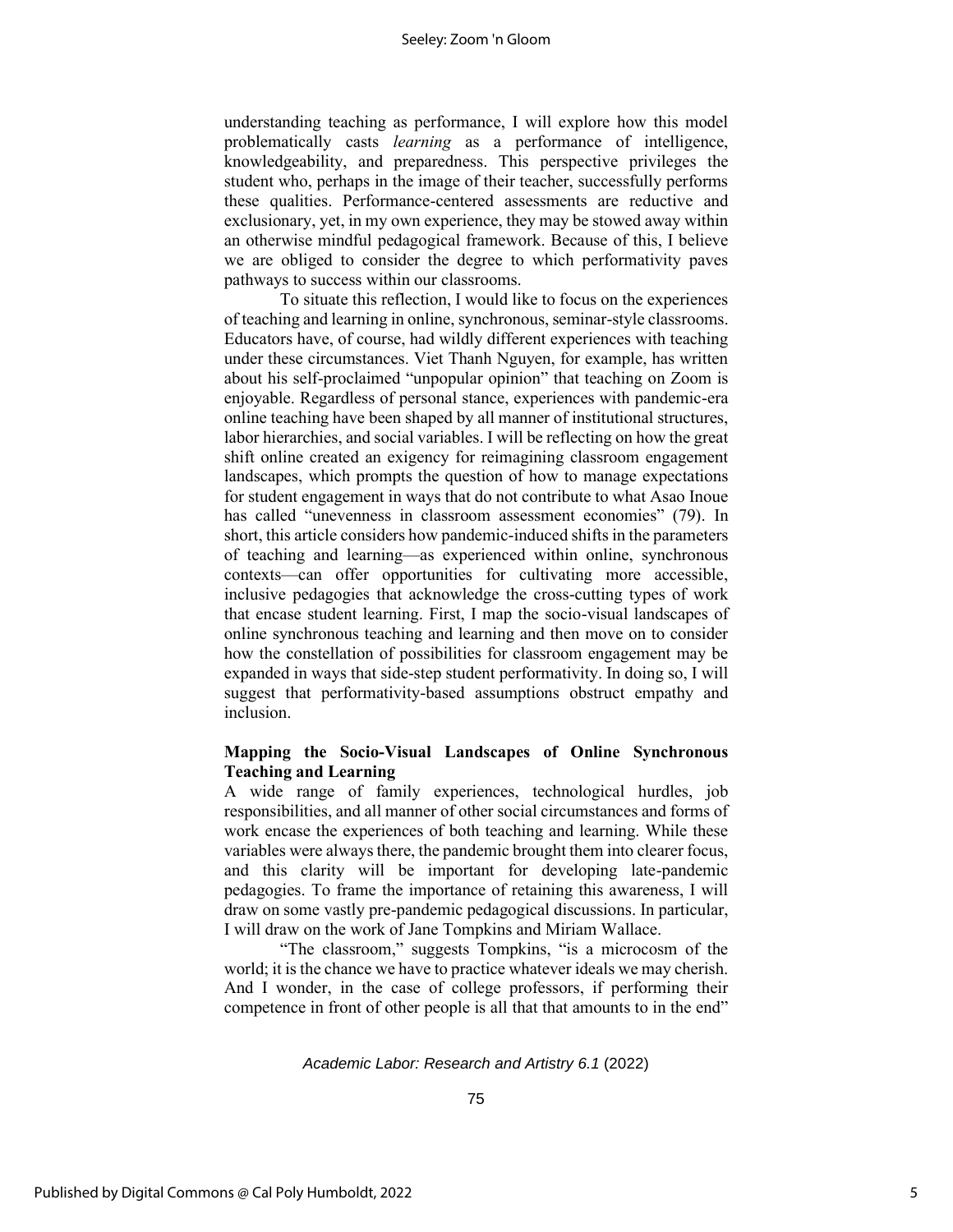(656). It is important to put a finer point on what Tompkins means by performing. She framed the "performance model" of education in terms that could not be timelier in 2021:

> I had finally realized that what I was actually concerned with and focused on most of the time were three things: a) to show the students how smart I was, b) to show them how knowledgeable I was, and c) to show them how well-prepared I was for class. I had been putting on a performance whose true goal was not to help the students learn but to perform before them in such a way that they would have a good opinion of me. I think that this essentially, more than anything else, is what we teach our students: how to perform within an institutional academic setting in such a way that they will be thought of highly by their colleagues and instructors. (654)

From the current vantage point, one cannot help but notice how Tompkins' critique of teaching-as-performance shines light on a challenge many educators have faced in the last year: How does one enact, evaluate, enjoy, and otherwise understand the work of teaching now that audience reactions have largely vanished? A looming question has been: "Are my students understanding concept X?" And there is only a fine line between that and another question: "Do my students see how knowledgeably I am explaining concept X?" Of course, effective teaching and learning hinges on being able to answer the first question, but the pandemic has highlighted the degree to which perceived answers to that second question may be problematically entangled with responses to the first.

Turning to Wallace's work, we can further explore the tacit role of performance in education. Drawing on a psychoanalytic framework, she details and critiques two models of education: the "battlefield model" and the so-called "love relationship" (184-5). The battlefield model is the adversarial vision of higher education wherein students succeed via sustained, vocal performances of critique. Or, as Deborah Tannen has put it:

> The way we train our students, conduct our classes and our research, and exchange ideas at meetings and in print are all driven by our ideological assumption that intellectual inquiry is a metaphorical battle. Following from that is a second assumption, that the best way to demonstrate intellectual prowess is to criticize, find fault, and attack.

In contrast, Wallace conceptualizes the love relationship in terms of emotional transference that is centered on the idea of "nurturing, caring for, or liking each other" (185). Stacey Gray Akyea and Pamela Sandoval have similarly discussed the complexities of sharing power within feminist classrooms and critiqued pedagogies that may fall under the "love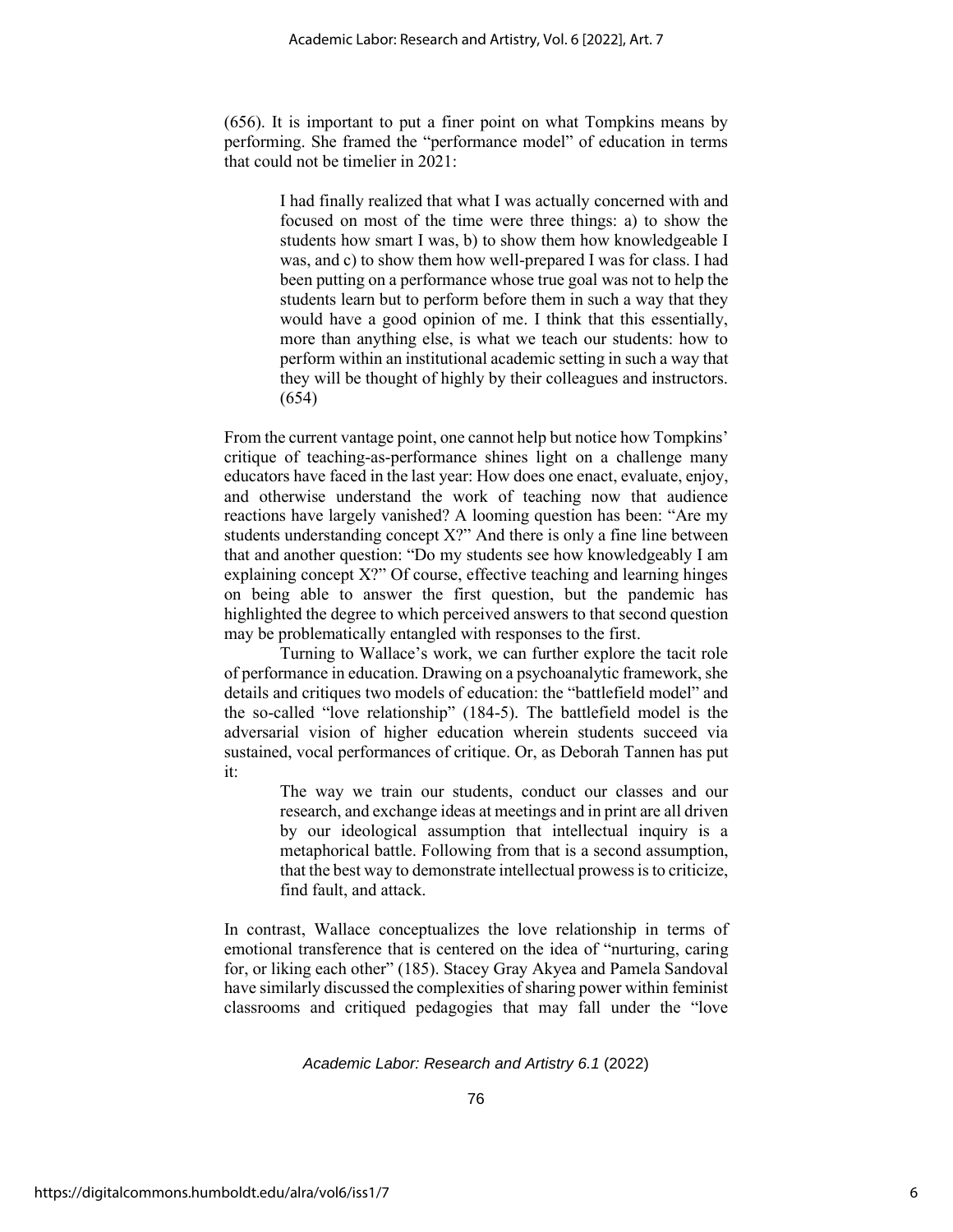relationship" model. Regardless of name or specific flavor, it is clear that acts of performance factor into various pedagogical orientations, which may help to explain why Zoom rooms can be experienced as unsettled and unsettling "places." In the spring of 2020, classroom audiences went through an unforeseen transformation. Indeed, addressing the gallery of tiny photos, avatars, black boxes, and the occasional live camera can feel like the academic equivalent of an athletic competition being staged in an empty stadium.

Debates over student camera use emerged quickly and continue on (e.g., Reed; Finders and Muñoz), but as we move into the second pandemic school year, evidence-based findings and approaches are becoming more widespread (e.g., Castelli and Sarvary; Lin and Gao). Course policies that facilitate students in making purposeful choices about camera use—without requiring it—are an important part of cultivating an inclusive, accessible Zoom room. Leading "camera optional" classes is the right thing to do, but this can—at least in my own experience—raise the question of what constitutes effective teaching. Gone is the ability to discern reactions, to notice glimmers of understanding, to see a student connect "the dots" before our very eyes. Instead, "bad" classes, can feel like shouting into the void, and "good" classes may amount to little more than feeling like we're test-driving ideas in real time. This idea of "good" and "bad" classes is not particularly productive, but there is something there—something worth our attention. As Wallace has suggested, "our emotional responses are important clues to the underground dynamics of the student/teacher/learner interaction" (185).

 I've found myself struggling to teach in the absence of the visual cues that come along with a traditional classroom audience. This absence is palpable, and it demands much more cognitive work. After all, Zoom classes demand more even when the cameras *are* running. For example, linguistic anthropologist Susan Blum has discussed the increased labor involved with processing and searching for the visual cues that are so central to orderly turn-taking conversation. Shahidha Bari has similarly drawn attention to the fact that effective teaching often hinges on being able to read students' faces. A rich socio-visual landscape enables educators to "read the room for responsiveness or reluctance, adapting when we sense incomprehension, clarifying when we find confusion." The camera issue is clearly a flashpoint for questions of participation, comprehension, and accessibility. In figuring out how to read the Zoom room, one may be confronted with some interrelated questions: Are my students understanding concept X? How can I gauge comprehension without a larger socio-visual context? How much stock have I been putting in these socio- and audio-visual cues? Since we are inhabiting a new kind of "room," how can I read it in a way that isn't steeped in memories of my old classrooms? Could figuring this out help to mitigate Zoom fatigue and pandemic-induced inability?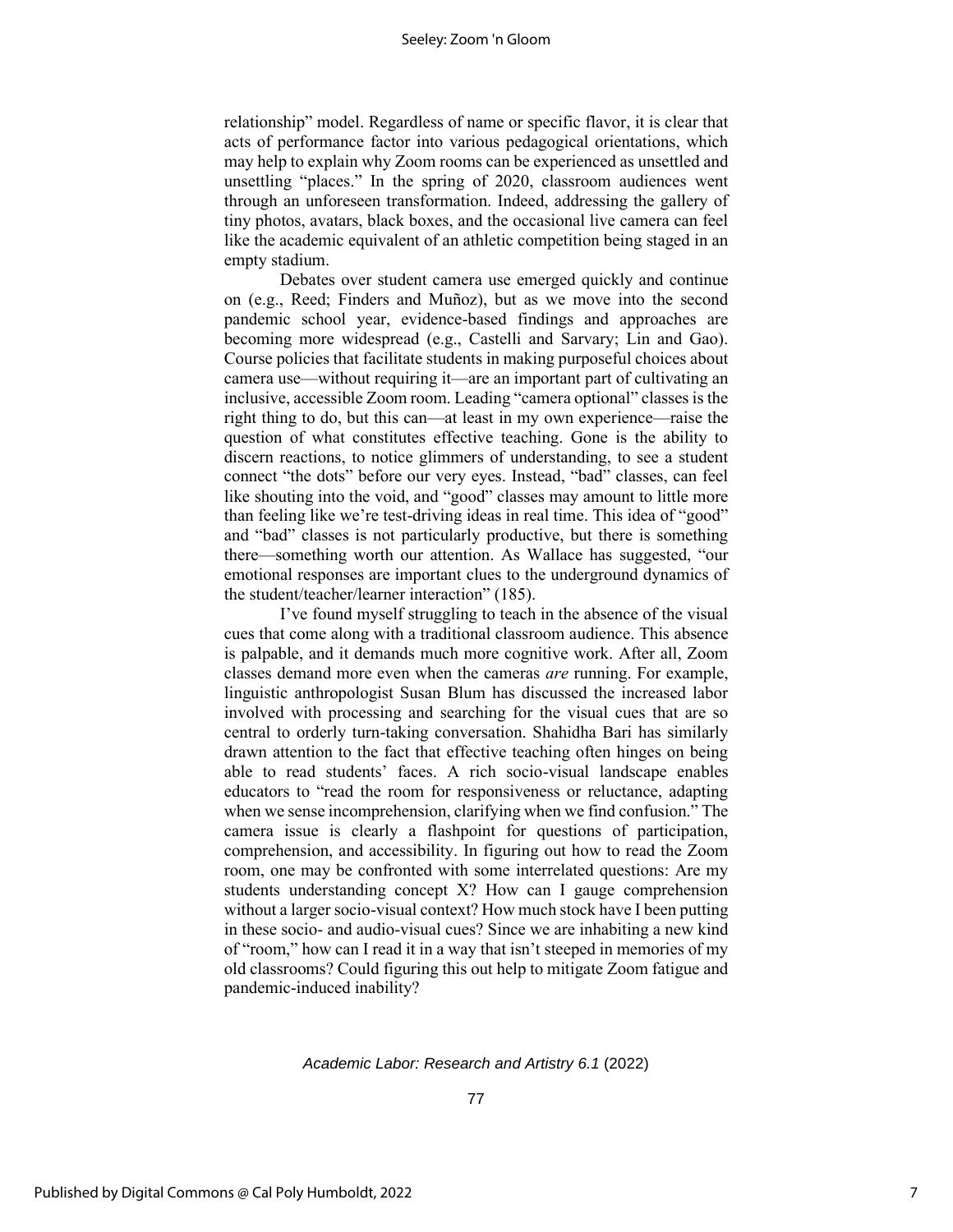### **Expanding the Constellation of Possibilities for Classroom Engagement**

I'd like to turn now to engage some of these questions as I consider how pandemic-induced changes to the work of teaching open up space for cultivating inclusive pedagogies that acknowledge the cross-cutting types of work that encase student learning. I believe the present context calls for a lasting redefinition and reassessment of what classroom engagement might look and feel like across both online and F2F contexts. We are in a pivotal moment for examining how the weight of performativity props up systems of privilege. Scholars have long drawn attention to the racism and exclusion that comes along with understanding and otherwise assessing writing in terms of a not-equally-accessible set of 'standard' sociolinguistic practices (e.g., Condon and Young; Inoue; Lu; Martinez; Lockett). There have also been longstanding conversations among linguistic anthropologists that locate, theorize, and otherwise problematize what Rosina Lippi-Green has referred to as the standard language myth (e.g., Irvine and Gal; Bhatt; Shankar).

It is against that epistemic backdrop that pandemic-induced changes to teaching and learning have prompted me to consider an additional layer in this massive set of problems. Assessing classroom engagement in terms of performativity reproduces the same ideologies that prop up the standard language myth. Recall Stephen Ball's definition of performativity as "a technology, a culture and a mode of regulation that employs judgements, comparisons and displays as means of incentive, control, attrition and change—based on rewards and sanctions (both material and symbolic)" (216). When students are rewarded—or not—for classroom engagements that demonstrate intelligence, knowledgeability, and preparedness, there is an assumption that everyone has equal access to the sociolinguistic habits, technological and economic resources, and cognitive and corporeal abilities necessary to succeed within those parameters. Such an assumption is exclusionary in its racist, classist, and ableist manifestations.

The performance model is, furthermore, out of step with the current realities surrounding what may be referred to as pandemic-induced inability. So-called brain fog or Zoom fatigue may be considered a byproduct of such "inability," but the situation is more complex than those terms may suggest. People have experienced an inability to concentrate, an inability to write, an inability to manage time, an inability to control space, an inability to stay motivated, and the list goes on and on and on. When I initially experienced the Zoom room, it felt like there was a complete absence of student engagement. This forced an examination of how my own performativity-based assumptions were obstructing empathy and inclusion, even as I was trying to be mindful of the various "inabilities" my students could be facing.

As is very clear by now, platforms such as Zoom can only go so far in approximating in-person communities. Since questions of how to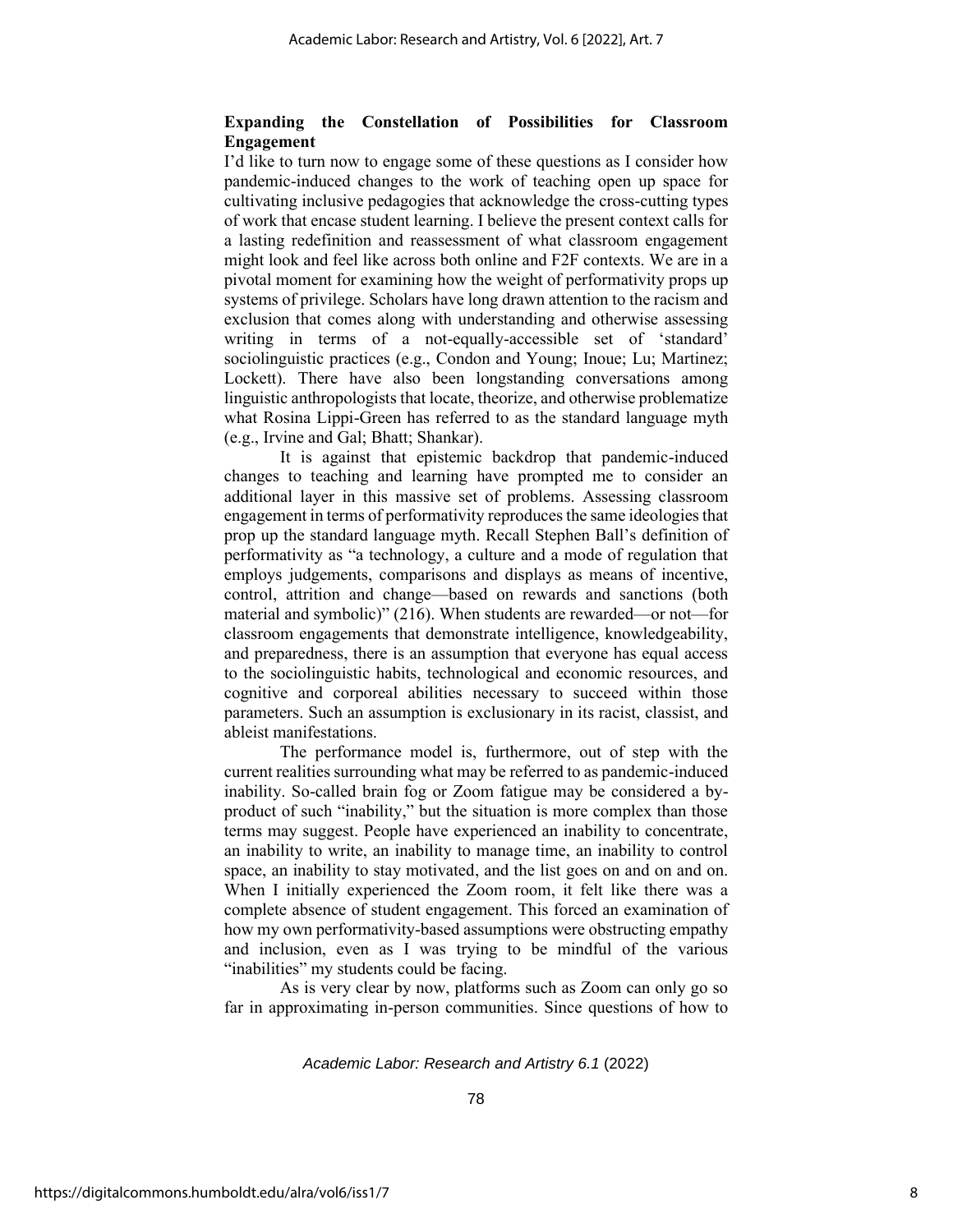cultivate and measure student engagement are typically found in relation to small class contexts, I will focus on what I know best: the writing classroom. Writing classes tend to be conducted in a seminar-style, wherein students are invited to analyze texts and practice different writing techniques, and a common strength of small writing classes is their community-building capability. I can say that the "community of writers" imagery, along with its supportive culture of critique, has been central to my own teaching philosophy. Yet, the purpose, tone, and potential of this community looks and feels very different online. The "look" of and possibilities for online student engagement *are* more diverse, but there is no clear-cut framework for valuing these multiple means of engagement.

For example, it may be challenging to situate actions like pressing the "yes" button or typing into the chat. This is especially true when the participatory landscape is shaped by memories of the lively conversations that took place on campus. The visual features of the Zoom room are similarly uneven. Students who run their cameras dominate the screen while quiet or silent students literally fade into the background. And students' opportunities for selecting from the various means of online engagement are mediated—if not delimited—by a whole host of shifting and largely unknowable social factors. For example, students from Canada's York University have discussed how learning from home has been problematically characterized by a lack of privacy, an inability to stay focused, and a waning sense of motivation (Ong et al.).

The question, then, is how to go about expanding and otherwise equalizing the list of activities that constitute valuable student participation and engagement. I am thinking about how to level the participatory field so that a "gold-standard" means of participation like vocal critique or active listening could become commensurable to other types of participation like yes/no polls, the use of Zoom "reactions," typing in the chat, or just silently attending class.

In his book on labor-based grading contracts*,* Inoue suggests that "a classroom writing assessment economy calls attention to the various, diverse *habitus* of people in the economy, and how we are all always situated in larger social systems" (84). While he is squarely focused on the assessment of written texts, this commentary can be stretched to help reimagine assessment schemes that account for the often-invisible social circumstances that frame student engagement.

To begin such a reimagining, I will make two suggestions. First, I will question whether "participation" grades can actually be reimagined or resuscitated. The means of participation I listed above certainly aren't exhaustive. Regardless, any such list will always be enveloped by (in my case) North American sociocultural contexts that prize vocal critique and "active" engagement. For example, entrenched knowledge infrastructures can make it particularly difficult not to privilege one student's critical observation over another student's request for additional information. The Zoom context has definitely made it clearer to me how some forms of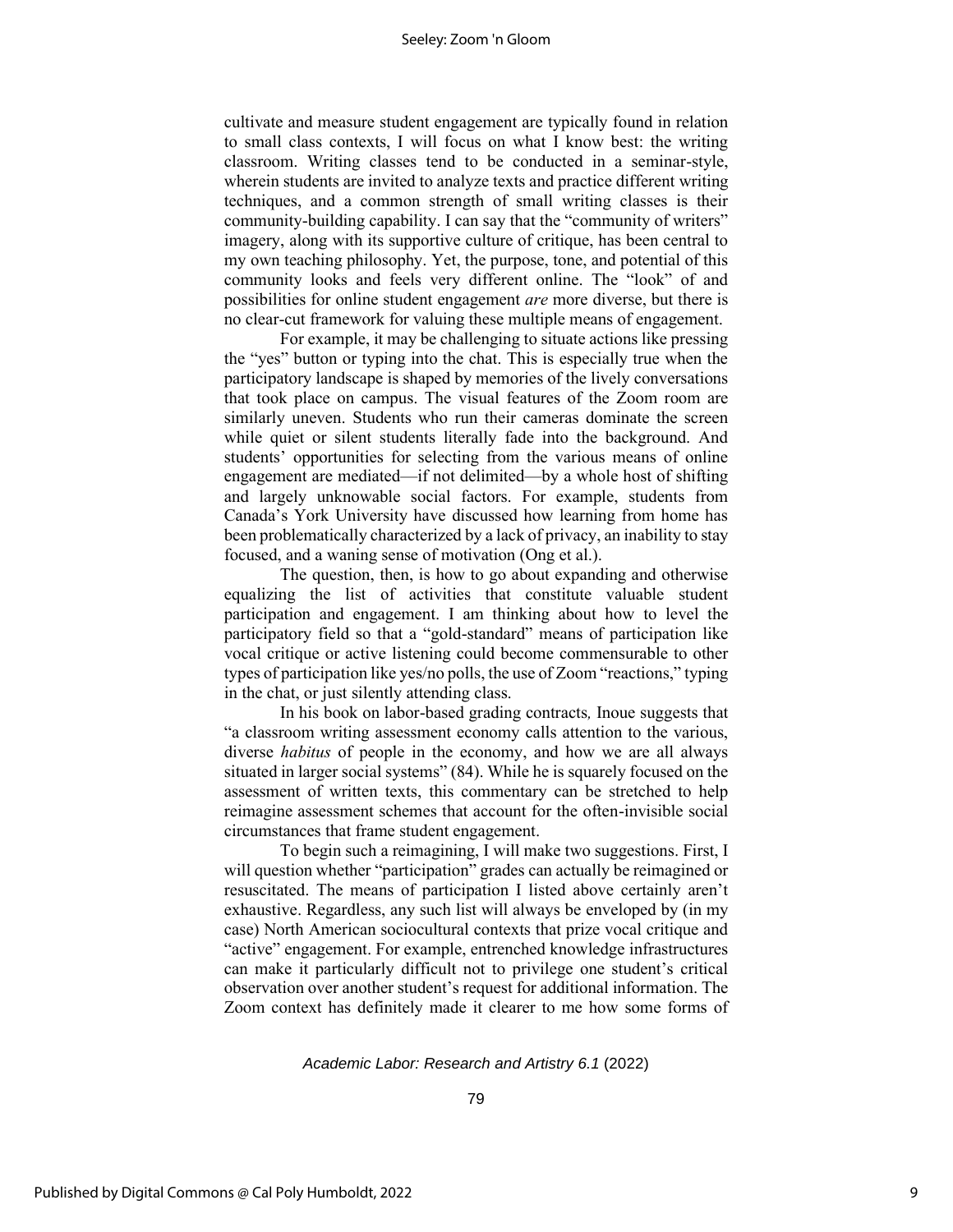engagement—like vocalized critique—may come to represent a performance of intelligence, or a performance of knowledgeability, or a performance of preparedness. In contrast, other forms of engagement like regular, but silent attendance—may come to unfairly represent a *lack* of knowledge or a *lack* of preparedness. Yet, one may never know if that student who is in regular, silent attendance is grappling with the inability to be healthy or the inability to control their workspace, or if they are simply emersed (as I once was) in a social system that casts students as passive receptors of information.

Insofar as the traditional participation grade privileges visible, vocal classroom engagement, it promotes exclusion. Yet, programmatic standardization may prevent many faculty—myself included—from doing away with participation grades altogether. Variables like contingent contracts, social precarity, top-down managerialism, and the pursuit of community or departmental standards all contribute to the faculty performativity that obstructs the taking of anti-racist, anti-classist, otherwise inclusive stands against student performativity.

Again, in response to the question of how to reimagine assessment schemes, I would secondly like to suggest the value of integrating very structured opportunities for engagement into daily plans for online classes. Instead of trying to lead stilted discussions, this can mean offering clearcut, learning outcome-centered opportunities for engagement that do not hinge on (or even really invite) the use of audiovisual modalities. This is a broader, more accessible view of engagement, one that helps answer the question of "are my students understanding X?" in a more socially responsive, neutral manner.

For example, my online classrooms have become increasingly focused on self-directed learning and time management. These skills help students to meet learning outcomes like being able to revise the content and form of their own writing based on peer and instructor feedback.

I have re-purposed spaces for online engagement to work directly with these outcomes. During a recent online summer course, all of this became even more pressing because of our compressed schedule, so I periodically queried the students on what kind of time and resources they would need in order to succeed with a given assignment. For instance, during one class we "discussed" an anonymized sample portfolio written by a former student. I note that we "discussed" it because this activity—the former bread and butter of my F2F class discussions—looks wildly different in the Zoom room. Regardless, we reviewed my on-screen annotations of the document and students had opportunities to add to and otherwise comment on the annotations. During this portion of the class, student engagement took place entirely via non-audiovisual means of communication (e.g., the chat box and reaction emoticons).

At the end of class, we reflected on the fact that the portfolio exhibited many, many strengths, and I concluded class with this question: "What kind of time and resources will you need to produce your own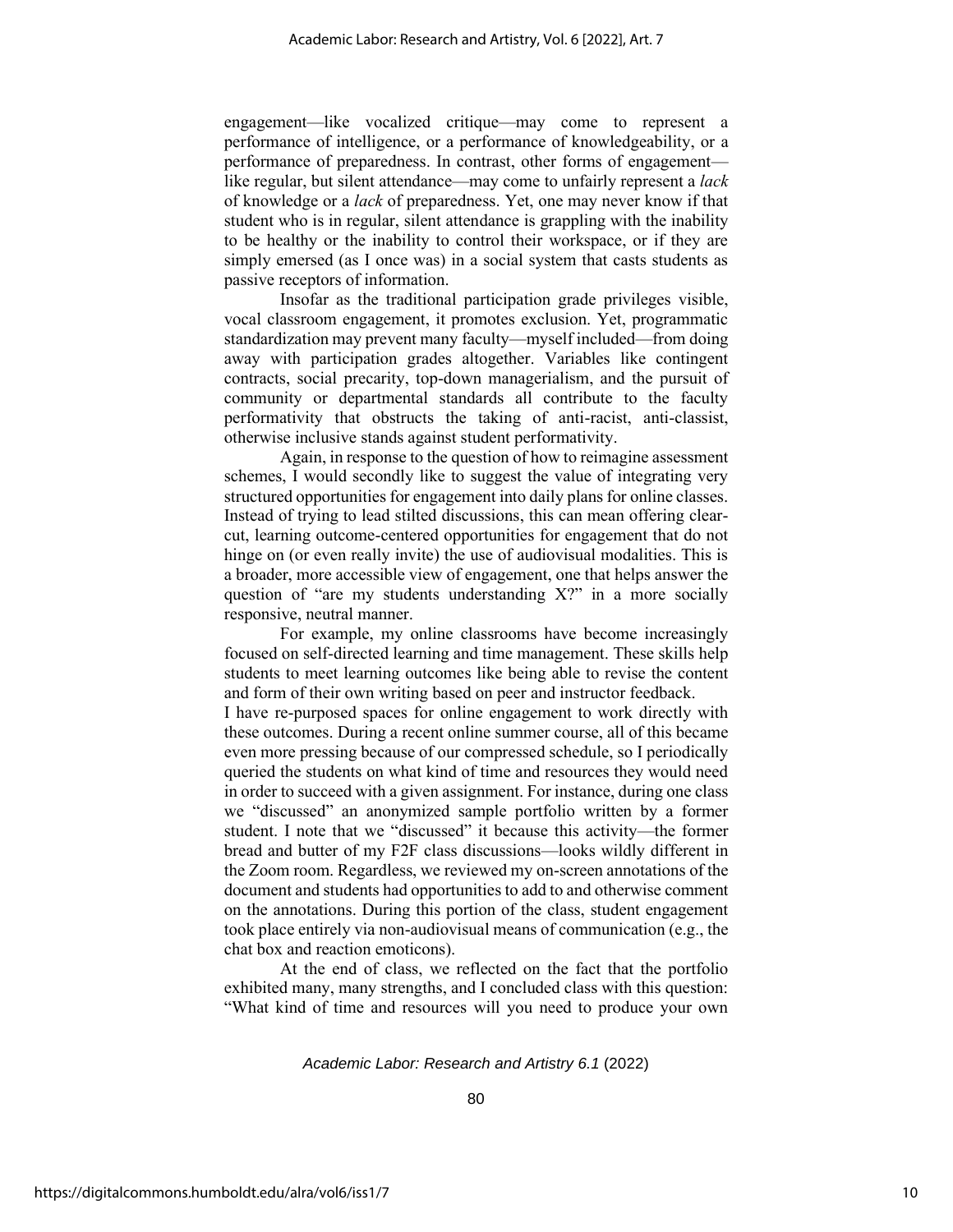version of a strong portfolio?" Students were instructed to think of this as a "read, write, think" activity wherein they had already read and thought about the portfolio. Now they were being given the opportunity to think more deeply about the logistics of its production, and in imagining how their writing processes would similarly unfold, they were being invited to practice self-directed learning and time management. I started this activity in the last 10-12 minutes of class, so students would have sufficient time to think and respond via direct message in the chat. The responses were rich with detail and specificity.

Exercises like these are valuable for several reasons. They offer low-stakes opportunities for reflecting on class concepts and expectations. This particular activity tacitly acknowledged how circumstances and "inabilities" might impact individual students' work. The responses to this, and other such queries, helped to confirm whether students were understanding the tasks at hand. And, importantly, students were able to engage in this activity with relative sociolinguistic evenness. An invitation to participate via direct messaging (DM) could, for example, allow a student without a microphone to participate nonverbally. It could similarly allow others who are sharing a workspace to participate. Approaching the situation from a different angle, it could allow students habituated into attending class silently to practice adding their voices in a clear-cut, lowstakes manner. This is all to say that there are many ways to invite engagement that account for the wide range of largely invisible student labor and social circumstances that encase any given class atmosphere.

#### **Concluding Thoughts**

Writing in *The Chronicle of Higher Education,* Shahidha Bari has noted that "the veil between work and life has been rent". The degree to which anyone has actually experienced that veil to begin with is, of course, debatable. Responses to that question would undoubtedly vary greatly and, like the bodies that produced them, be scattered across hierarchical systems of privilege. Academic labor paradigms have seemingly always relied upon—and exploited—a false distinction between "work" and "life." Beginning in graduate school (if not earlier), professorial hopefuls are socialized to embrace the precarious, inherently competitive, and subsuming nature of the academic ethos. Though it takes different shapes across disciplines and ranks, this baseline is undeniable (e.g., Birmingham; Gagné). I suppose, then, that it's not terribly surprising that performativity consistently re-appears as a guiding principle of higher education.

Depending on where one is standing, the pandemic has cruelly heightened or simply enumerated inequalities across social institutions. They have always been there. The pandemic caused me to question how to educate in a manner that is responsive to all manner of exigencies requiring empathy, kindness, and mindfulness. They have always been there. As Jane Tompkins has long since suggested, "our actions and our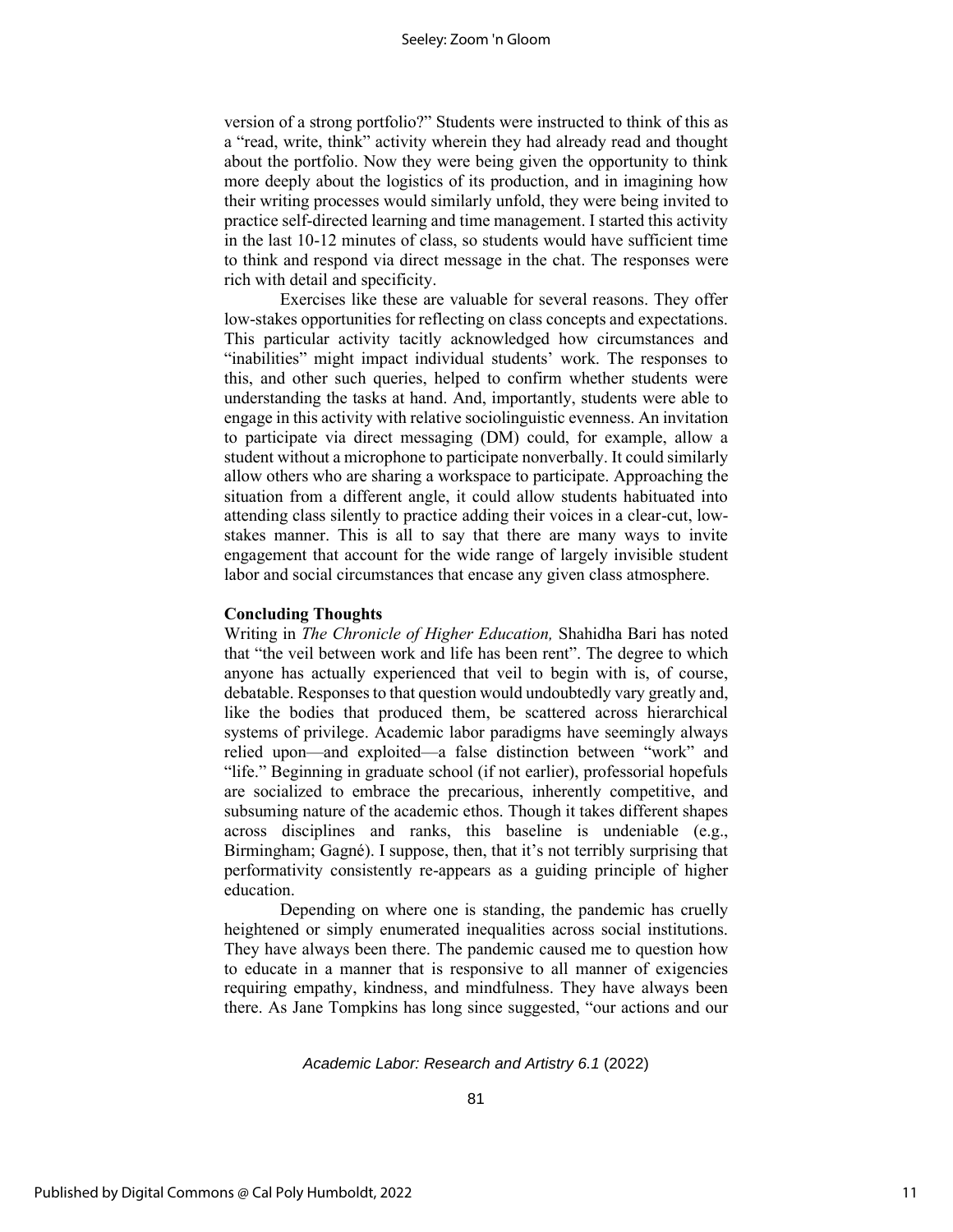interactions with our students week in week out prove what we are for and what we are against in the long run. There is no substitute for practice" (660). Perhaps it's a by-product of living in a frozen digital time loop, but Zoom has, for many, brought on a draining gloom. For me that gloom derived from recognizing the reach of performativity in my own classroom. Institutional evaluation forms orient teachers *and* learners to value performative labor with common questions like whether a particular course is intellectually stimulating or whether an instructor created an approachable presence. And, when teaching effectiveness is assessed in performative terms, it creates the space for performativity to wiggle its way in to shape expectations for student learning. Circling back to Tompkins once more, the following assertions couldn't be timelier in 2021:

> A kinder, more sensitive attitude toward one's own needs as a human being, in place of a desperate striving to meet professional and institutional standards of arguable merit, can bring greater sensitivity to the needs of students and a more sympathetic understanding of their positions, both as workers in the academy and as people in the wider world (660).

Perhaps performativity has always been there, but that doesn't make it good.

#### **Works Cited**

- Akyea, Stacey and Pamela Sandoval. "A Feminist Perspective on Student Assessment: An Epistemology of Caring and Concern." *Radical Pedagogy*, vol. 6, 2004.
- Ball, Stephen J. "The Teacher's Soul and the Terrors of Performativity." *Journal of Education Polic*y, vol. 18, no. 2, 2003, pp. 215-228.
- Bari, Shahidha. "What We've Lost in a Year of Virtual Teaching." *The Chronicle of Higher Education,* 17 Feb. 2021, [https://www.chronicle.com/article/what-weve-lost-in-a-year-of](https://www.chronicle.com/article/what-weve-lost-in-a-year-of-virtual-teaching)[virtual-teaching.](https://www.chronicle.com/article/what-weve-lost-in-a-year-of-virtual-teaching)
- Bhatt, Rakesh. "World Englishes." *Annual Review of Anthropology*, vol. 30, pp. 527-550.
- Birmingham, Kevin. "The Great Shame of Our Profession: How the Humanities Survive on Exploitation." *The Chronicle of Higher Education*, 12 Feb. 2017, [https://www.chronicle.com/article/the](https://www.chronicle.com/article/the-great-shame-of-our-profession/)[great-shame-of-our-profession/.](https://www.chronicle.com/article/the-great-shame-of-our-profession/)
- Blum, Susan D. "Why We're Exhausted by Zoom." *Inside Higher Ed*, 22 April 2020,

[https://www.insidehighered.com/advice/2020/04/22/professor](https://www.insidehighered.com/advice/2020/04/22/professor-explores-why-zoom-classes-deplete-her-energy-opinion)[explores-why-zoom-classes-deplete-her-energy-opinion.](https://www.insidehighered.com/advice/2020/04/22/professor-explores-why-zoom-classes-deplete-her-energy-opinion)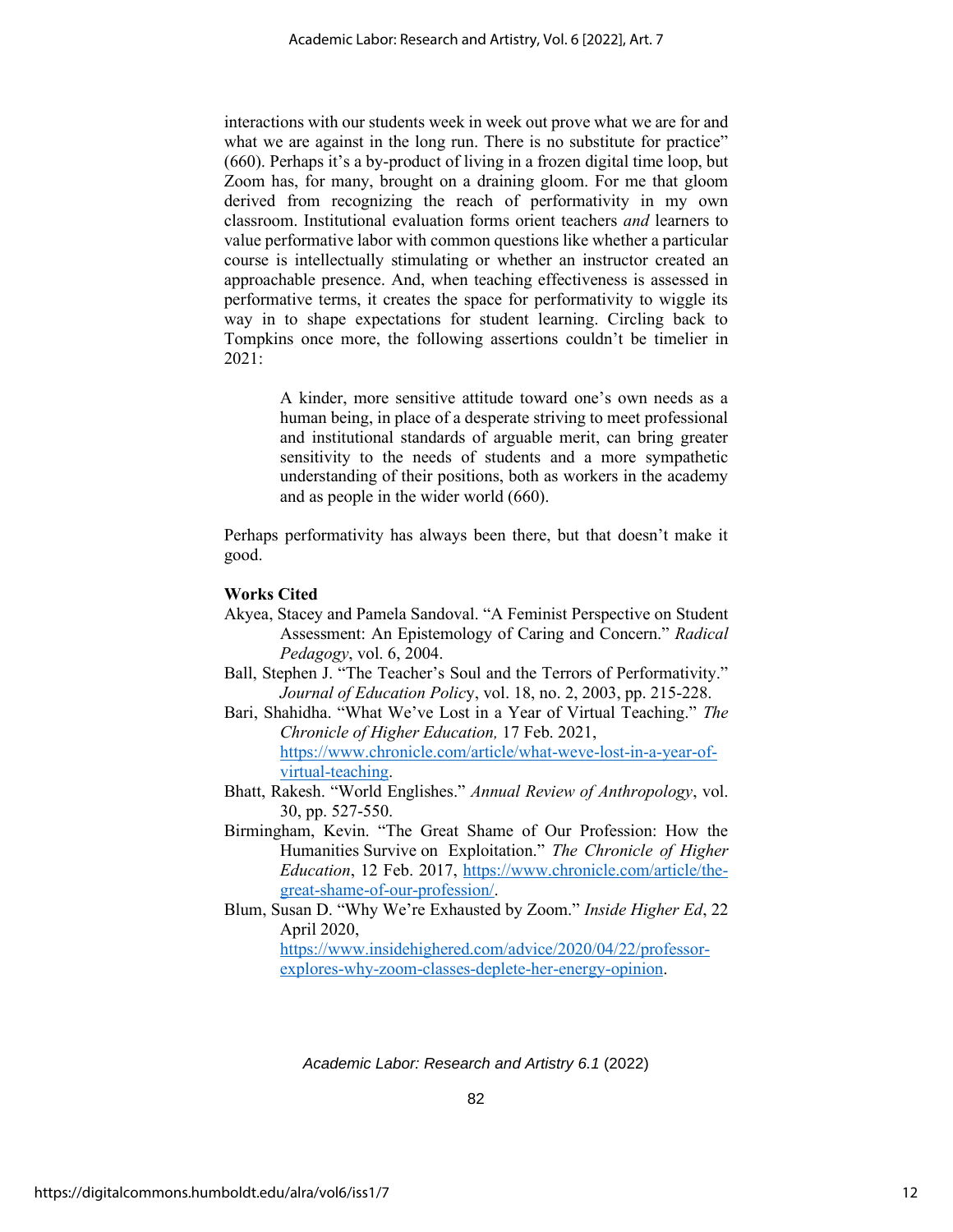- Brown, Nicole and Jennifer Leigh, editors. *Ableism in Academia. Theorizing Experiences of Disabilities and Chronic Illnesses in Higher Education*. University College London Press, 2020.
- Castelli, Frank R. and Mark A. Sarvary. "Why Students Do Not Turn On Their Video Cameras During Online Classes and an Equitable and Inclusive Plan to Encourage Them to Do So." *Ecology and Evolution*, vol. 11, 2021, pp. 3565-3576.
- Condon, Frankie and Vershawn Ashanti Young. "Introduction." In *Performing Antiracist Pedagogy in Rhetoric, Writing, and Communication*. Edited by F. Condon and V. Young. The WAC Clearinghouse/University Press of Colorado, 2017, pp. 3-16.
- DePew, Kevin Eric and Heather Lettner-Rust. "Mediating Power: Distance Learning Interfaces, Classroom Epistemology, and the Gaze." *Computers and Composition*, vol. 26, 2009, pp. 174-189.
- Finders, Margaret and Joaquin Muñoz. "Cameras On: Surveillance in the Time of COVID-19." *Inside Higher Ed*, 03 Mar 2021, [https://www.insidehighered.com/advice/2021/03/03/why-its](https://www.insidehighered.com/advice/2021/03/03/why-its-wrong-require-students-keep-their-cameras-online-classes-opinion)[wrong-require-students-keep-their-cameras-online-classes](https://www.insidehighered.com/advice/2021/03/03/why-its-wrong-require-students-keep-their-cameras-online-classes-opinion)[opinion.](https://www.insidehighered.com/advice/2021/03/03/why-its-wrong-require-students-keep-their-cameras-online-classes-opinion)
- Gagné, Ann, editor. *The Canadian Precariat: Part-Time Faculty and the Higher-Education System*. Universitas, 2020.
- Hayes, Aneta and Cheng, Jie. "Datafication of Epistemic Quality: Advancing Understandings of Teaching Excellence Beyond Benchmarked Performativity." *Teaching in Higher Education*, vol. 25, no. 4, 2020, pp. 493-509.
- Hays, Lauren and Melissa N. Mallon. "Using OER to Promote Inclusion in Higher Education Institutions." *Currents in Teaching and Learning*, vol. 12, no. 2., 2021, pp. 20-33.
- Inoue, Asao B. *Labor-Based Grading Contracts. Building Equity and Inclusion in the Compassionate Writing Classroom*. The WAC Clearinghouse/University Press of Colorado, 2019.
- Irvine, Judith and Susan Gal. "Language Ideology and Linguistic Differentiation." In *Regimes of Language: Ideologies Polities, and Identities*. Edited by P. Kroskrity. School of American Research, 2000, pp. 35-83.
- Kalfa, Senia and Lucy Taksa. "Employability, Managerialism, and Performativity in Higher Education: A Relational Perspective." *Higher Education*, vol. 74, 2017, pp. 687-699.
- Kenny, John. "Academic Work and Performativity." *Higher Education*, vol. 74, 2017, pp. 897-913.
- Kenny, John, "Re-Empowering Academics in a Corporate Culture: An Exploration of Workload and Performativity in a University." *Higher Education*, vo. 75, 2018, pp. 365-380.
- Lin, Xi and Li Gao. "Students' Sense of Community and Perspectives of Taking Synchronous and Asynchronous Online Courses." *Asian Journal of Distance Education*, vol. 15, no. 1, 2020, pp. 169-179.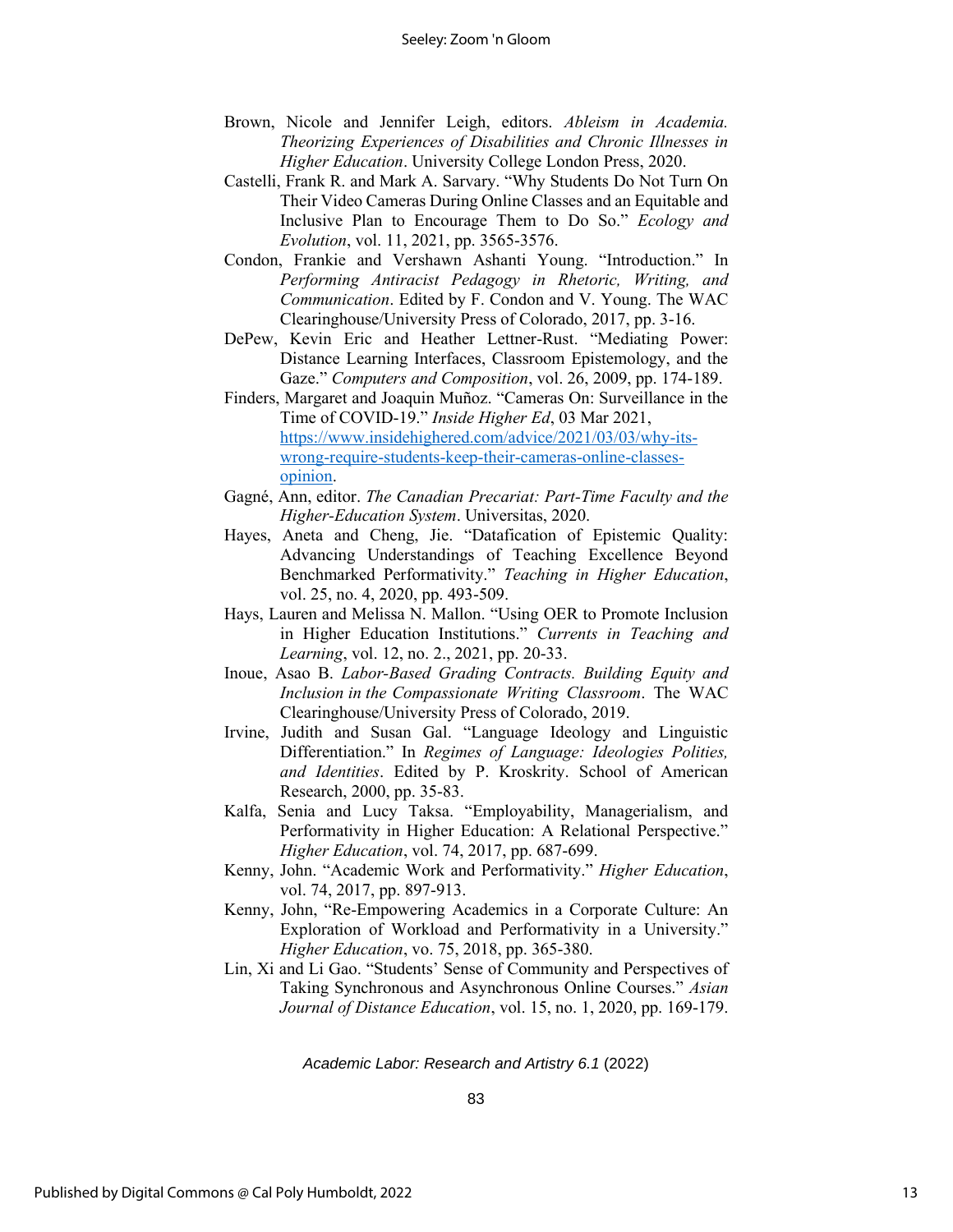- Lippi-Green, Rosina. *English with an Accent. Language, Ideology, and Discrimination in the United States*. Routledge, 1997.
- Lockett, Alexandria. "Why I Call it the Academic Ghetto: A Critical Examination of Race, Place, and Writing Centers" *Praxis: A Writing Center Journal,* vol. 16, no. 2, 2019.
- Lu, Min-Zhan. "An Essay on the Work of Composition: Composing English against the Order of Fast Capitalism." *College Composition and Communication*, vol. 56, no. 1, 2004, pp. 16-50.
- Macfarlane, Bruce. "The CV as a Symbol of the Changing Nature of Academic Life: Performativity, Prestige, and Self-Presentation." *Studies in Higher Education*, vol. 45, no. 4, 2020, pp. 796-807.
- ---. "Student Performativity in Higher Education: Converting Learning as a Private Space into a Public Performance." *Higher Education Research & Development*, vol. 34, no. 2, 2015, pp. 338-350.
- Martinez, Aja Y. "A Plea for Critical Race Theory Counterstory: Stock Story vs. Counterstory Dialogues Concerning Alejandra's "Fit" in the Academy" *Composition Studies*, vol. 42, no. 2, 2014, pp. 33-55.
- Munroe, Ian. "How Lessons Learned in Delivering Courses Last Year May Affect the Mode of Course Delivery this Fall." *University Affairs*, 01 Jun 2021,

[https://www.universityaffairs.ca/news/news-article/how-lessons](https://www.universityaffairs.ca/news/news-article/how-lessons-learned-in-delivering-courses-last-year-may-affect-the-mode-of-course-delivery-this-fall/)[learned-in-delivering-courses-last-year-may-affect-the-mode-of](https://www.universityaffairs.ca/news/news-article/how-lessons-learned-in-delivering-courses-last-year-may-affect-the-mode-of-course-delivery-this-fall/)[course-delivery-this-fall/.](https://www.universityaffairs.ca/news/news-article/how-lessons-learned-in-delivering-courses-last-year-may-affect-the-mode-of-course-delivery-this-fall/)

- Nguyen, Viet Thanh. "I Actually Like Teaching on Zoom." *The New York Times*, 15 Feb 2021, [https://www.nytimes.com/2021/02/15/opinion/zoom-video](https://www.nytimes.com/2021/02/15/opinion/zoom-video-school-teaching.html)[school-teaching.html.](https://www.nytimes.com/2021/02/15/opinion/zoom-video-school-teaching.html)
- Ong, Joanne, et al. "Seven Missing Pieces: Why Students Prefer In-Person over Online Classes." *University Affairs*, 02 Dec. 2020, [http://www.universityaffairs.ca/features/feature-article/7](http://www.universityaffairs.ca/features/feature-article/7-missing-pieces-why-students-prefer-in-person-over-online-classes/) [missing-pieces-why-students-prefer-in-person-over-online](http://www.universityaffairs.ca/features/feature-article/7-missing-pieces-why-students-prefer-in-person-over-online-classes/)[classes/.](http://www.universityaffairs.ca/features/feature-article/7-missing-pieces-why-students-prefer-in-person-over-online-classes/)
- Ontario Human Rights Commission. *Accessible Education for Students with Disabilities*. E-book, 2018.

Reed, Matt. "Should Showing Faces Be Mandatory?" *Inside Higher Ed*, 13 May 2020, [https://www.insidehighered.com/blogs/confessions-community](https://www.insidehighered.com/blogs/confessions-community-college-dean/should-showing-faces-be-mandatory)[college-dean/should-showing-faces-be-mandatory.](https://www.insidehighered.com/blogs/confessions-community-college-dean/should-showing-faces-be-mandatory)

- Shankar, Shalini. "'FOB' Styles, Gender, and Racial Meanings among Desi Teens in Silicon Valley." *Journal of Linguistic Anthropology*, vol. 18, no. 2, 2008, pp. 268-289.
- Tannen, Deborah. "Surviving Higher Learning's Argument Culture." *The Chronicle of Higher Education*, 31 Mar 2000, [https://www.chronicle.com/article/surviving-higher-learnings](https://www.chronicle.com/article/surviving-higher-learnings-argument-culture/?cid2=genloginrefresh&cid=gensignin)[argument-culture/?cid2=genloginrefresh&cid=gensignin.](https://www.chronicle.com/article/surviving-higher-learnings-argument-culture/?cid2=genloginrefresh&cid=gensignin)